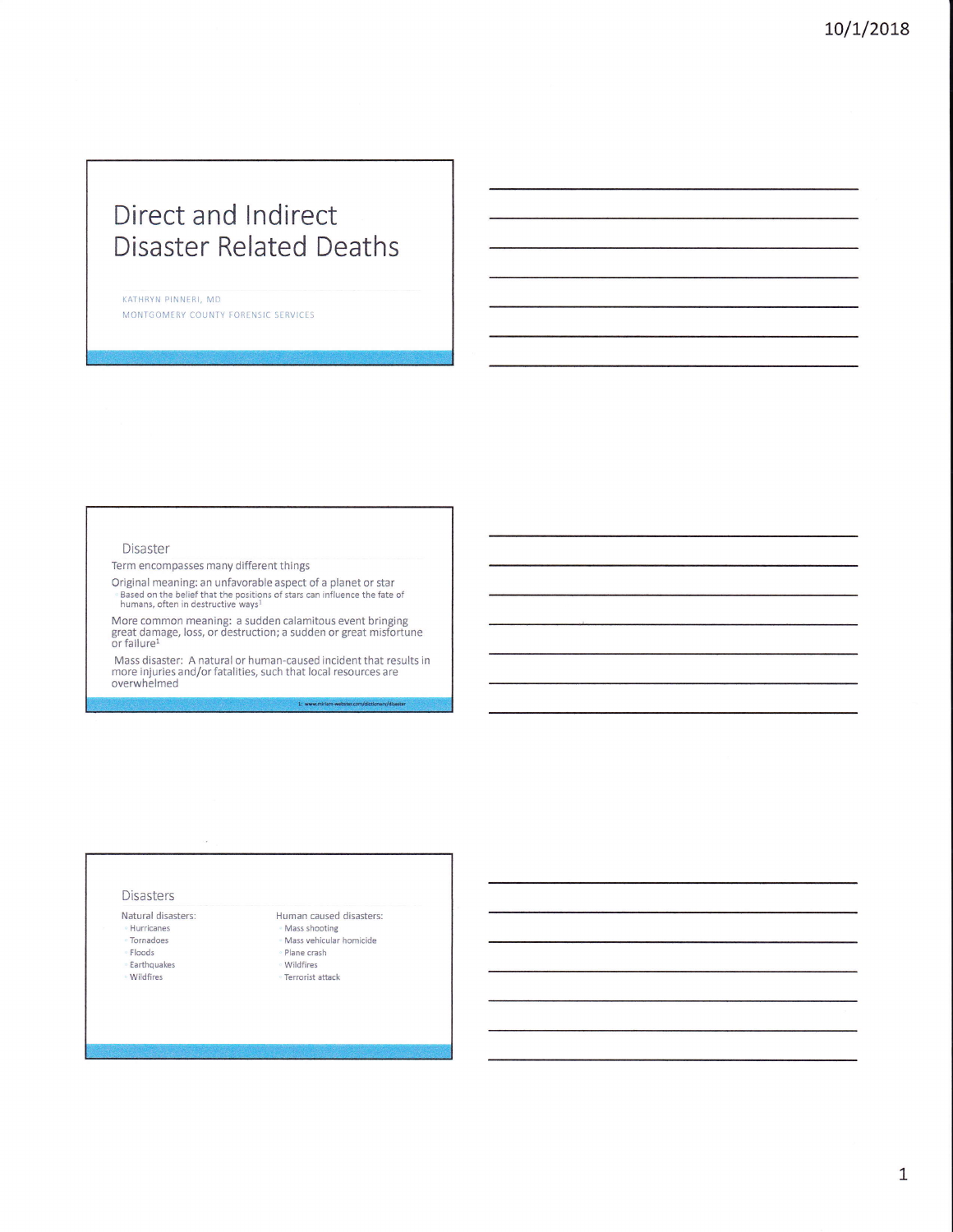# Types of deaths

- Direct:<br>
© Occur from the forces of the storm/event or the<br>
consequences of those forces
	-
	- Flying/falling debris<br>Structure collapses
	- Drowning in flood waters

#### Indirect

- married<br>
Cocur before, during or after the disaster when an unsafe or<br>
unhealthy condition exists<br>
Fall off ladder while preparing residence for hurricane<br>
Co poisoing from generator<br>
(a) coloring from generator<br>
dialysis)
- 
- 
- 

### Classification of deaths

Information on death certificates is mined by many agencies

If disaster name is not on the death certificate, the number of deaths will be incorrectly reported

Families receive benefits for disaster related deaths in federally declared disaster areas Indirect deaths are the most likely to be overlooked/underreported

# Classification of direct deaths

Non-natural disaster related deaths

All should be reported to ME/Coroner

- expose the reporter of method from the autopsy or review of records<br>MOD: as determined from the investigation/cause of the disaster<br>Most will be accident
- 
- Arson related wildfires, terrorist attacks: homicide<br>The disaster name should go in the 'HOW INJURY OCCURRED' section
- Driver of vehicle submerged in flood waters associated with Hurricane Harvey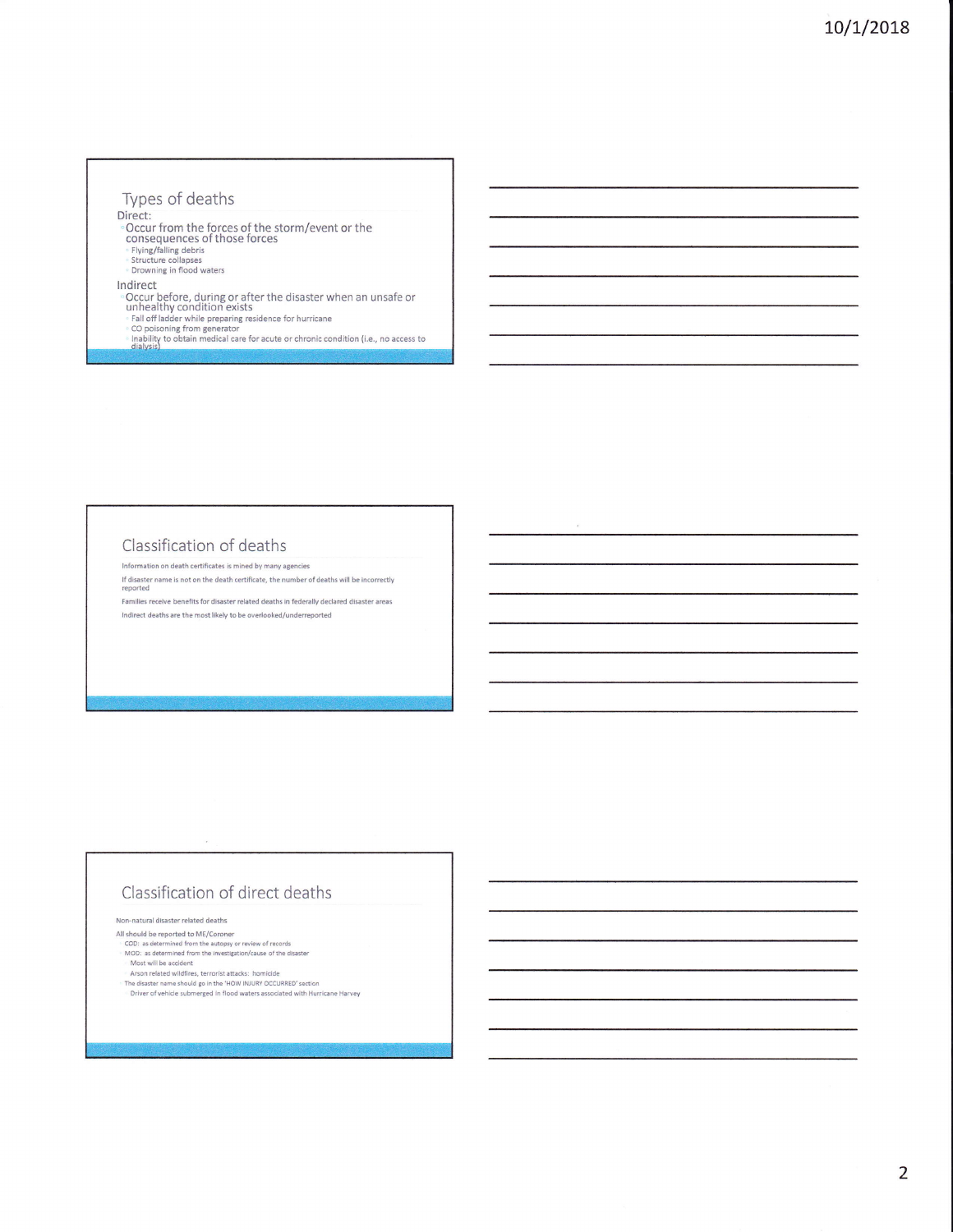# Classification of indirect deaths

May not get reported to ME/C

Educate local hospitals and law enforcement agencies during and after disaster COD: as determined by the autopsy/review of records

MOD: as determined from the investigation<br>Will include natural, accident, homicide and undetermined

Disaster name should go on the death certificate How injury occurred section for non-natural deaths<br>Part 1 or Part 2 for natural deaths

## Indirect disaster related deaths

Blunt trauma after falling from ladder putting up storm shutters in preparation for Hurricane Ike Hyperthermia while evacuating in car ahead of Hurricane Rita while stuck in traffic End stage renal disease with lack of access to dialysis due to flooding from Hurricane Katrina Mechanical asphyxia due to compression of chest by watercraft while trailering jet ski ahead of<br>Hurricane Sandy

Chronic obstructive pulmonary disease<br>Part 2: Inability to obtain oxygen tanks due to flooded roadways from Hurricane Harvey

Acute myocardial infarct due to atherosclerotic cardiovascular disease<br>- Part 2: Medical responders delayed due to debris on roadway from tornado

#### When is the disaster over?

For disasters with extensive displacement, deaths should be considered for as long as the "Can be up to 1 year or longer"<br>"Can be up to 1 year or longer<br>"6 months was traditional cutoff

Some disasters will have clear end points Plane crashes<br>Mass shootings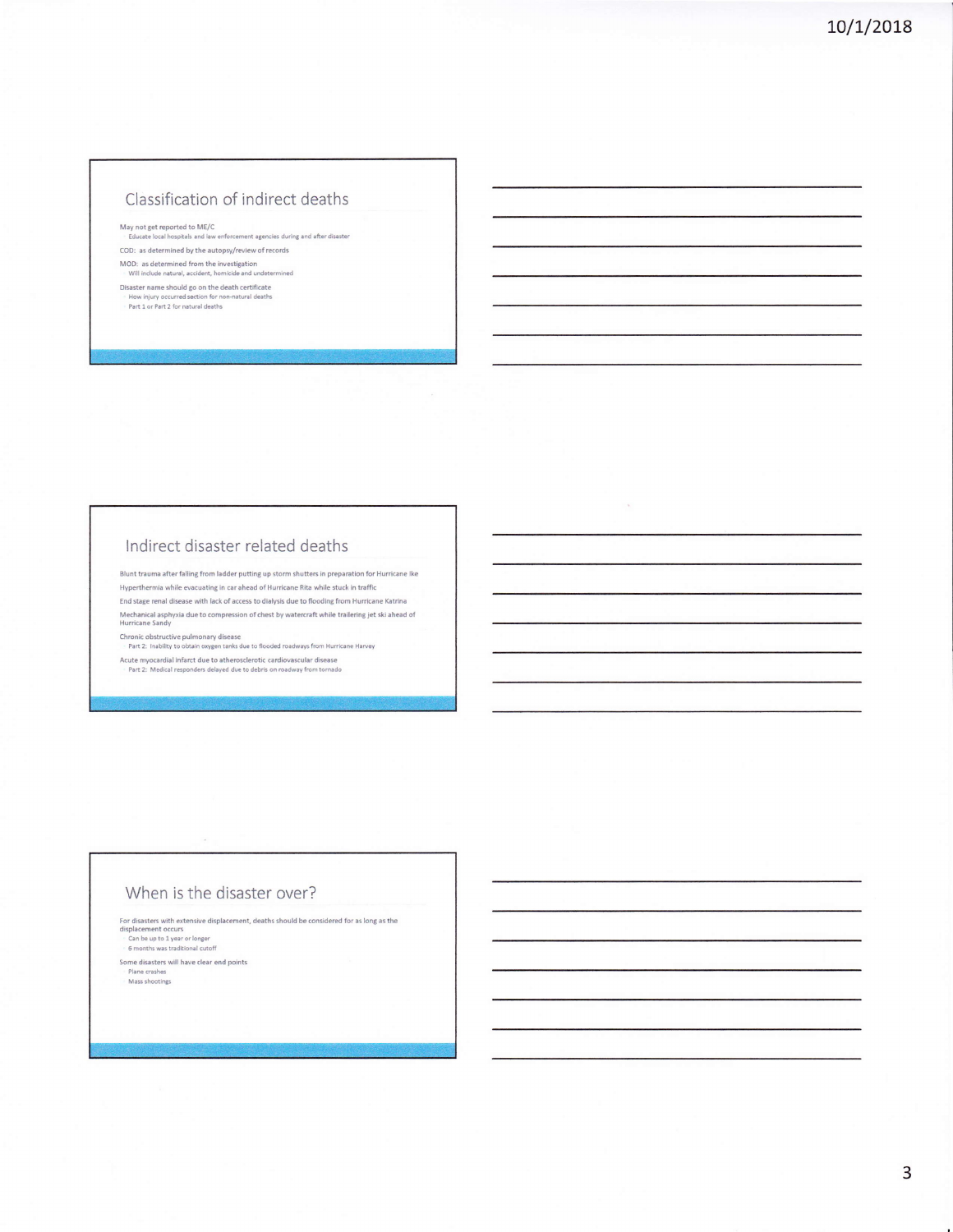# Effects of displacement

- Heavy financial burden<br>Loss of all or part of home and belongings<br>Loss of vehicles
- Lass or vennes<br>Fay for temporary shelter, basic necessities<br>- Maintain home involved in the disaster: mortgage, utilities, etc<br>- Repaice lost belongings<br>- Replace lost belongings
- 

# Effects of displacement

Physical stress<br>
©emolition of damaged property<br>
©ebris removal<br>
Exposure to toxins<br>
®Bacteria infested water

Rusted metal and electrical wires

Mold

Cleaning chemicals

Extensive dust

# Effects of displacement

Emotional stress

Emotional stress<br>
Forced exacustion<br>
• Forced exacustion<br>
• Uncertainty for future: where to live, transportation, next steps<br>
• Inability to get home repaired (competing with others for contractors, supplies and equipment

- 
-